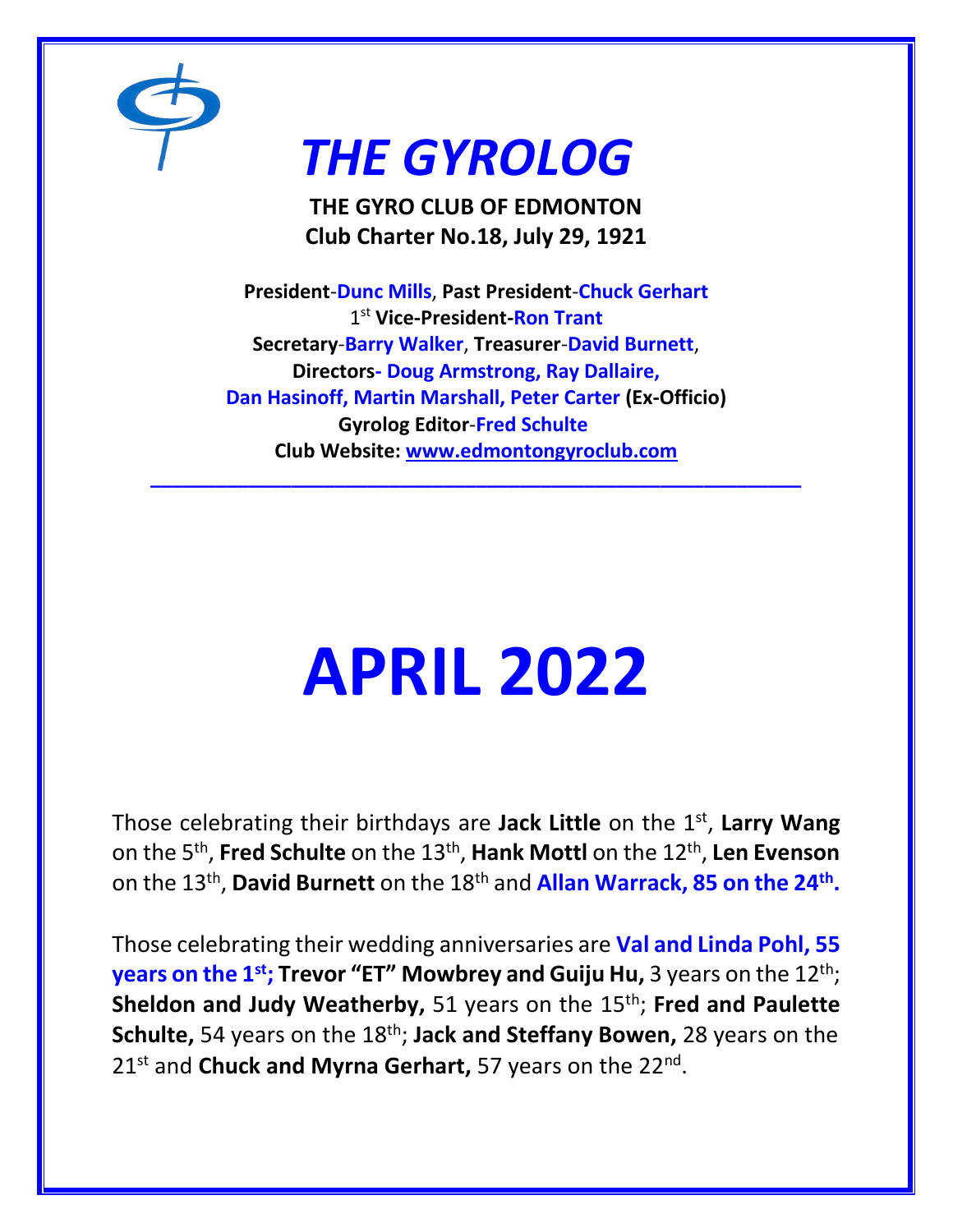#### **The GYRO CLUB of EDMONTON FUND 2022**

The Gyro Club of Edmonton signed a formal agreement with the **Edmonton Community Foundation** on April 15<sup>th</sup>, 2008, to establish the **Gyro Club of Edmonton Fund.** This initiative was consistent with our club history of financially supporting children/youth and seniors.

An initial grant of \$16,500 was made from our club's longstanding **Benevolence Fund**. The annual interest generated by our fund would provide playground equipment to upgrade those Edmonton inner-city community play spaces that are fully open to the public. Our club donated an additional \$4000 in 2013.

The fund has continued to grow within the larger Edmonton Community Foundation which currently has an endowment base of \$560 million and has provided more than \$240 million in grants to hundreds of charities since 1989.

#### The Gyro Club of Edmonton Fund

| <b>Available to grant in 2022</b> | \$4,265   |
|-----------------------------------|-----------|
| <b>Balance, end of 2021</b>       | \$60, 135 |
| Grants                            | (1,773)   |
| Net investment income             | 7,467     |
| Donations received                | 4,590     |
| Balance, beginning of 2021        | \$50,209  |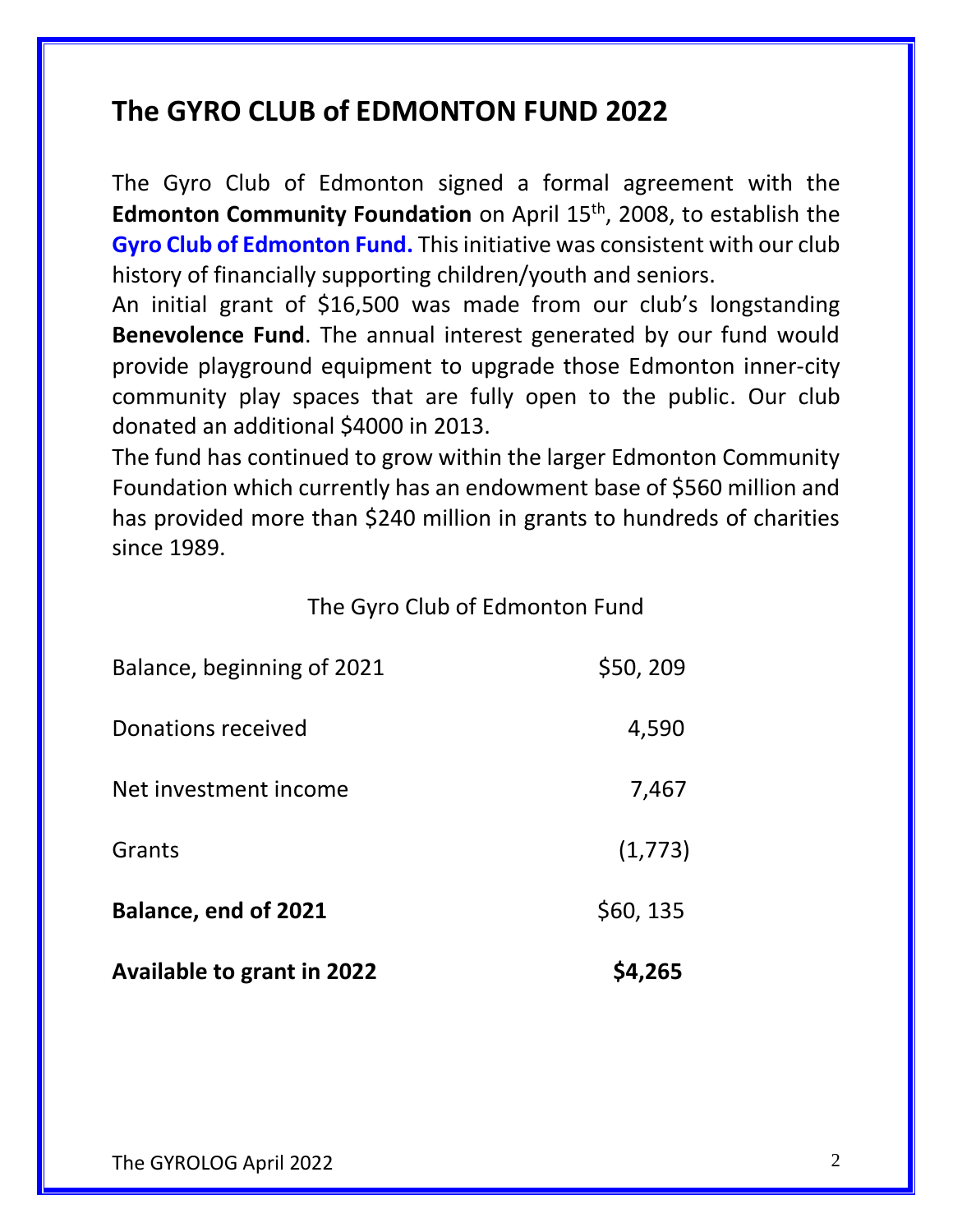**President Dunc Mills** welcomed 26 Gyros and two guests to the April 5th luncheon meeting held at the Derrick Golf and Winter Club.

**Daryl Dyck** introduced his guest, Councilor **Glen Finstad** of the City of Leduc.

**Sam Gruden** led the singing of Cheerio and **Heinrich Grosskopf** presented the Grace.

**President Dunc** introduced our guest speaker, **Nick Parkinson, President, and CEO of YMCA of Northern Alberta.** Nick is a nephew of **David Winfield, President** of our club until his passing in February 2020. Nick has been with the YMCA for 35 years. He received his Education degree and started teaching fitness at the Downtown YMCA in Edmonton.

**YMCA of Northern Alberta** is a registered charity dedicated to building healthy communities since **1907**. From providing quality child care and supporting people in their health and wellness to providing important housing and community outreach programs, the YMCA of Northern Alberta works to strengthen communities in the Wood Buffalo, Grande Prairie, Edmonton, and Red Deer regions.

*On 6th June 1844, George Williams, together with ten Christian young men, established the YMCA in London England "Our object is the improvement of the spiritual condition of the young men engaged in houses of business, by the formation of Bible classes, family and social prayer meetings, mutual improvement societies, or any other spiritual agency". Williams was knighted by Queen Victoria in 1894, and after his death was commemorated with a stained-glass window in the nave of Westminster Abbey. Sir George Williams is buried in St. Paul's Cathedral.*

**The first YMCA in North America opened in Montreal in 1851.**

**The YMCA is the largest provider of childcare with 60 locations in Alberta.** Children from infants to 12-year old's are accommodated throughout the year with early learning programs, kindercare, before and after school care and summer camps.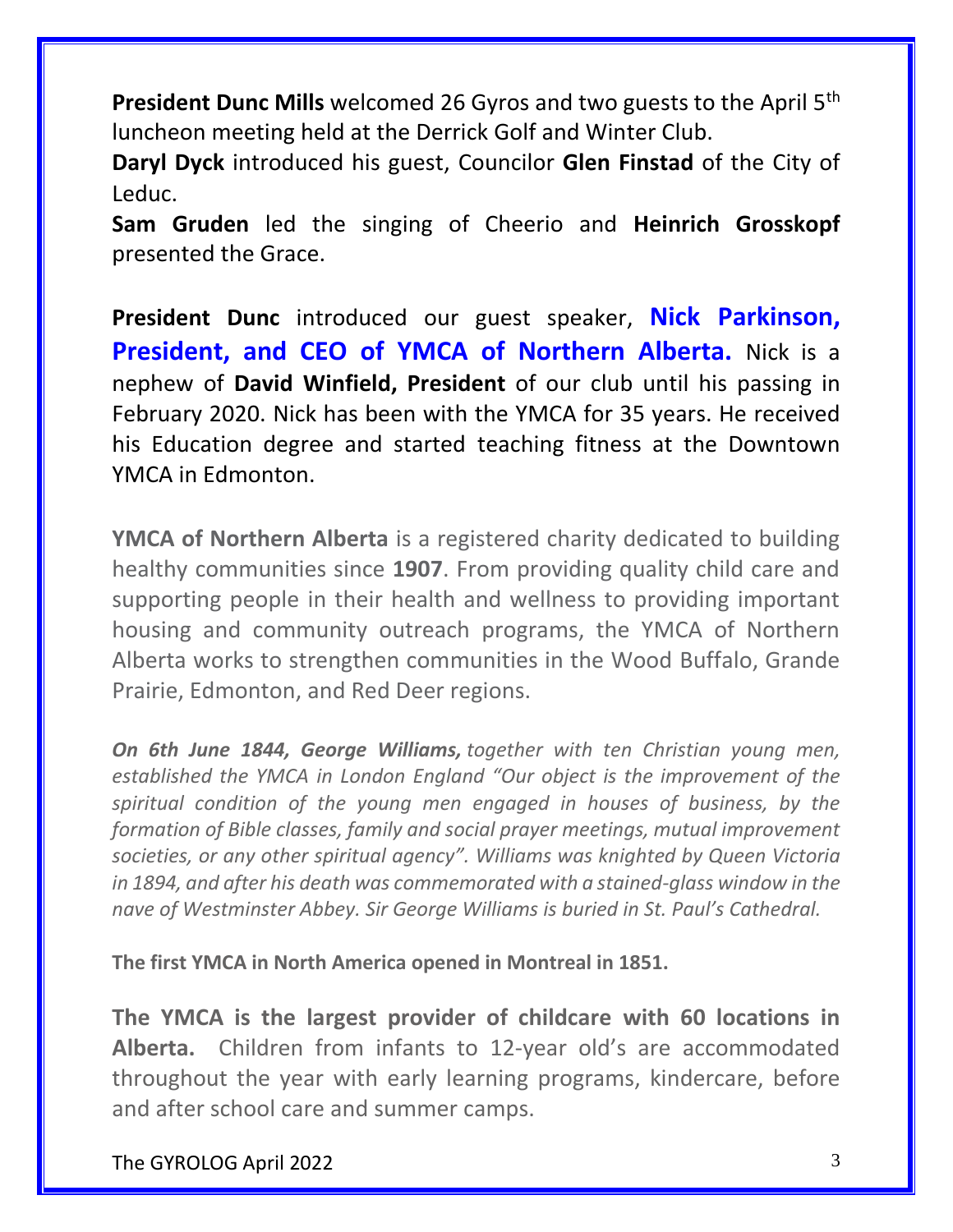**YMCA Youth Transitions Program (YTP)** is a free service focused on providing support to youth aged 13–19 who are facing barriers in their lives. These barriers could be related to school, employment, peers, family, housing, addictions. This program is offered in-person in the Edmonton region, and virtually throughout Alberta.

The **Bridging the Gap program** offers younger job seekers (aged 15-30), a 20-week employment readiness program that enhances skills through practical training and twelve-week work placement. The program is offered in Grande Prairie, Wood Buffalo region and Red Deer region.

The **Youth Diversion Program** redirects youth away from the criminal justice system through connections with positive community supports, in partnership with Edmonton Police Service's *DIVERSIONfirst* program.

#### **Edmonton Housing Support.**

Housing First is founded on the principle that every person has the right to a safe, secure home. The focus is on ending homelessness by providing permanent housing and follow-up support. The **Melcor YMCA Village** consisting of 149 units of near-market housing provides accommodation for 828 individuals in Edmonton's downtown.

Covid-10 has had a significant user impact at the Edmonton Fitness Centres. In 2019, 20,000 people were served, in January 2022 we were serving 9,000.

YMCAs are located in 120 countries around the world. Twenty-four YMCAs in Canada are currently engaged internationally with 16 YMCAs located in 14 countries. Ukraine has 22 YMCAs, of which 17 are still in operation.

A question was raised regarding **donations to the Ukraine**. You can go to the YMCA Europe website to donate or the Edmonton YMCA website and specify Ukraine.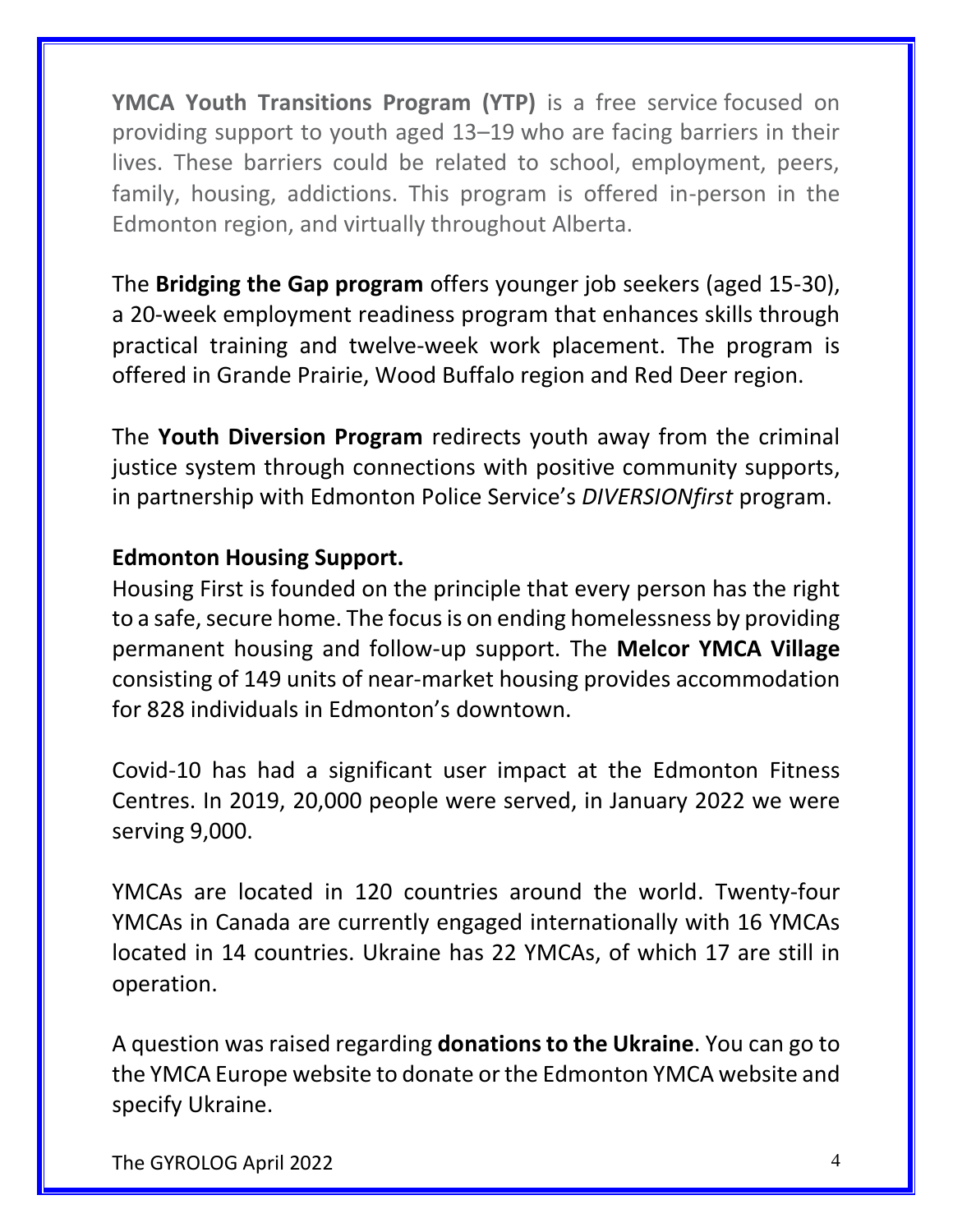**Treasurer David Burnett** presented **the Gyro Club of Edmonton Budget For the Year Ending April 30, 2023.**

Highlights of the budget:

- Member's dues reduced to \$115 due to travel and other expenses that will not be incurred because of Covid-19. (Dues for this year ending April 30 were reduced to zero).
- Honourariums have been eliminated effective May 1, 2022.
- The 2022/23 Budget does not reflect any increase in membership. On a motion by **Treasurer David** and seconded by **Doug Armstrong**, the 2022/23 Budget was approved unanimously.

Treasurer David initiated a discussion and motion regarding the **new member Initiation Fee** which currently is \$75 but actual costs are about \$100. A contrary motion/discussion was introduced to completely eliminate the fee and absorb the cost. A majority of the members approved the fee increase to \$100.

We acknowledge the resignations of **Ari (Dutch) Hoeksema, Taras Chmil** and **Jim Lochhead.**

**Ari** was sponsored by **Bryce Van Dusen** in 2008 and served as **President in 2011-12.** We wish Ari and Kathryn all the best in their future endeavours.

**Taras** was sponsored by **Bob Bahniuk** in 2015. We wish Taras and Patricia all the best.

**Jim** was sponsored by **Barry Walker** in 2010. We wish Jim and Sandy McDonald all the best in their future cycling activities.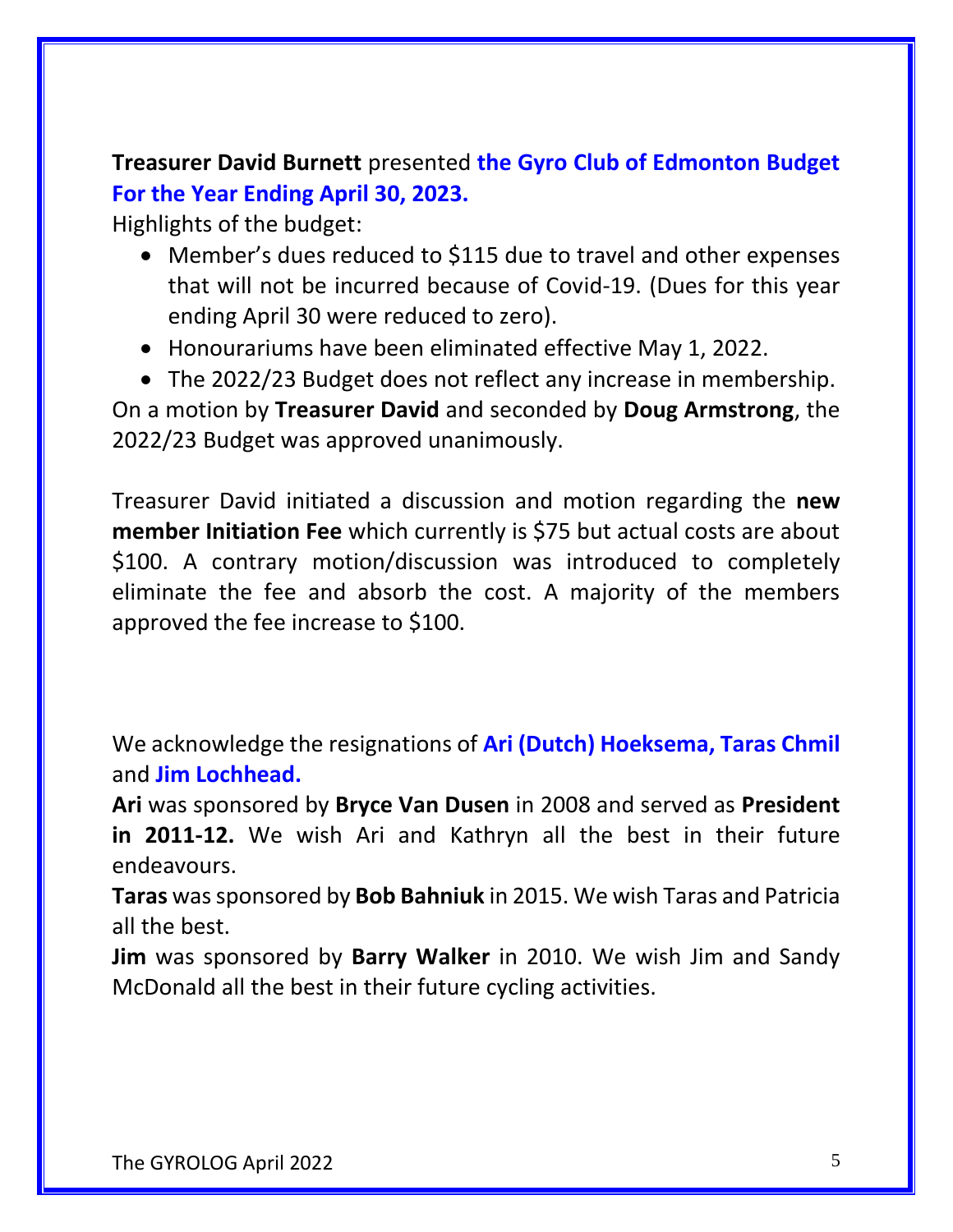**Past President Chuck Gerhart** presented the proposed Slate of Officers. As there were no nominations from the floor, **Marty Larson** moved, and **Val Pohl** seconded the motion to approve the proposed slate.

### **Approved Edmonton Club Slate of Officers**

May 1, 2022, to April 30, 2023

| <b>President</b>               | <b>Ron Trant</b>                         |  |  |  |
|--------------------------------|------------------------------------------|--|--|--|
| 1 <sup>st</sup> Vice-President | <b>Jack Bowen</b>                        |  |  |  |
| 2 <sup>nd</sup> Vice-President | <b>Martin Marshall</b>                   |  |  |  |
| <b>Past President</b>          | <b>Dunc Mills</b>                        |  |  |  |
| <b>Secretary</b>               | <b>Barry Walker</b>                      |  |  |  |
| <b>Treasurer</b>               | <b>David Burnett</b>                     |  |  |  |
| <b>Directors</b>               | Dan Hasinoff (3rd Year)                  |  |  |  |
|                                | Bruce Foy (2 <sup>nd</sup> Year)         |  |  |  |
|                                | Jim Lepp (1 <sup>st</sup> Year)          |  |  |  |
|                                | Sheldon Weatherby (1 <sup>st</sup> Year) |  |  |  |
| <b>Ex-Officio</b>              | <b>Peter Carter</b>                      |  |  |  |

**Peter Carter** won the Free Lunch draw.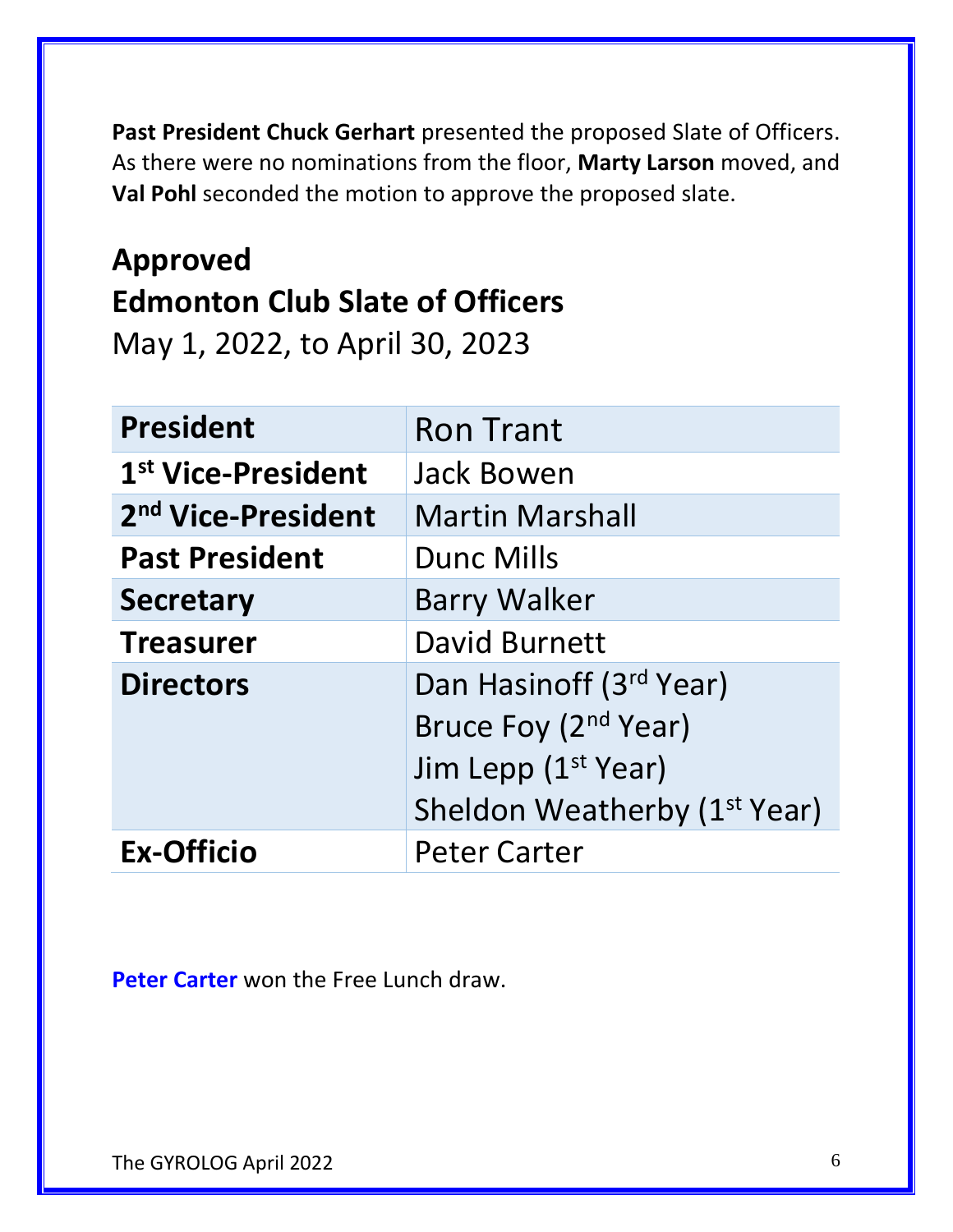

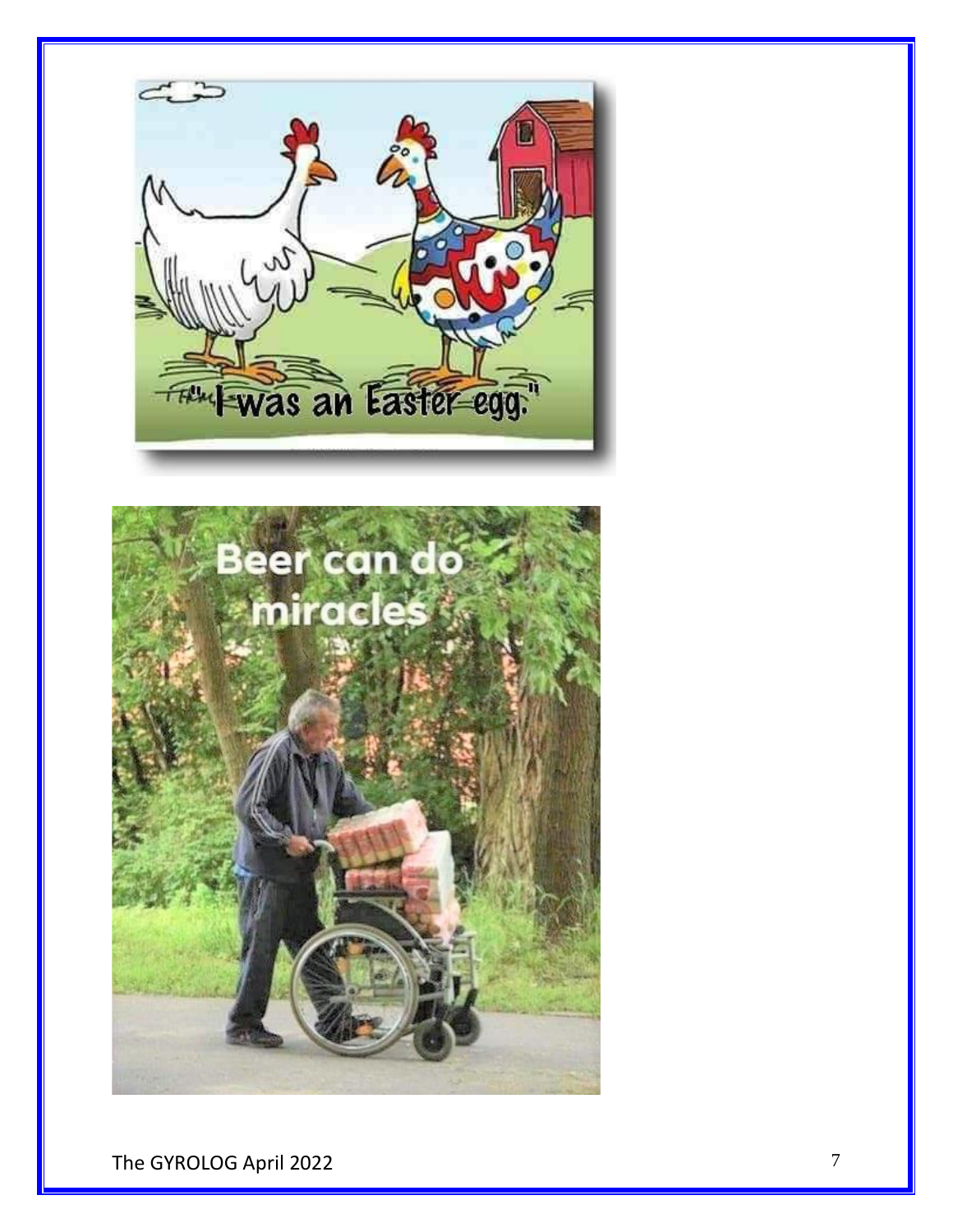**President Dunc Mills** welcomed 40 Gyros and one guest to our Annual **Club Officers and Directors Installation** at the Derrick Golf and Winter Club on April 19<sup>th</sup>.

**President Dunc also** welcomed **District Governor Sid Slade** and **Sharon;**  and **Past District Governor Bernie Kropp** and **Brenda,** all from the Sherwood Park Gyro Club.

Cheerio was led by **Past District Governor Bernie Kropp** and the Grace was presented by **Heinrich Grosskopf. John Boyd** presented a welcoming tune on the xylophone.

President Dunc introduced **Kathy Hawksworth, Counsel/Philanthropy Advisor, Edmonton Community Foundation (ECF).**

**Kathy** advised that **"philanthropy"** is not talked about much! Lawyers and investment counsellors don't mention it often. Overtime… a "shift happens". There are tax leveraging opportunities, annual donations over \$200 are taxed at 50% off.

**Endowments** are a gift with a forever purpose. The gift creates a fund. **The Gyro Club of Edmonton Fund** has issued 13 grants totaling \$13,487 since 2011. Recent grants were to the Robin Hood Association and St. Alphonsus School.

The federal government has authorized an increased annual grant payout from the ECF Endowment Fund from 4% to 5% in 2023.

**The Edmonton Community Foundation (ECF)** has a variety of grants available:

- Community Grants
- Small Grants
- Youth Education Grants
- Student Awards
- Foundation Directed Initiatives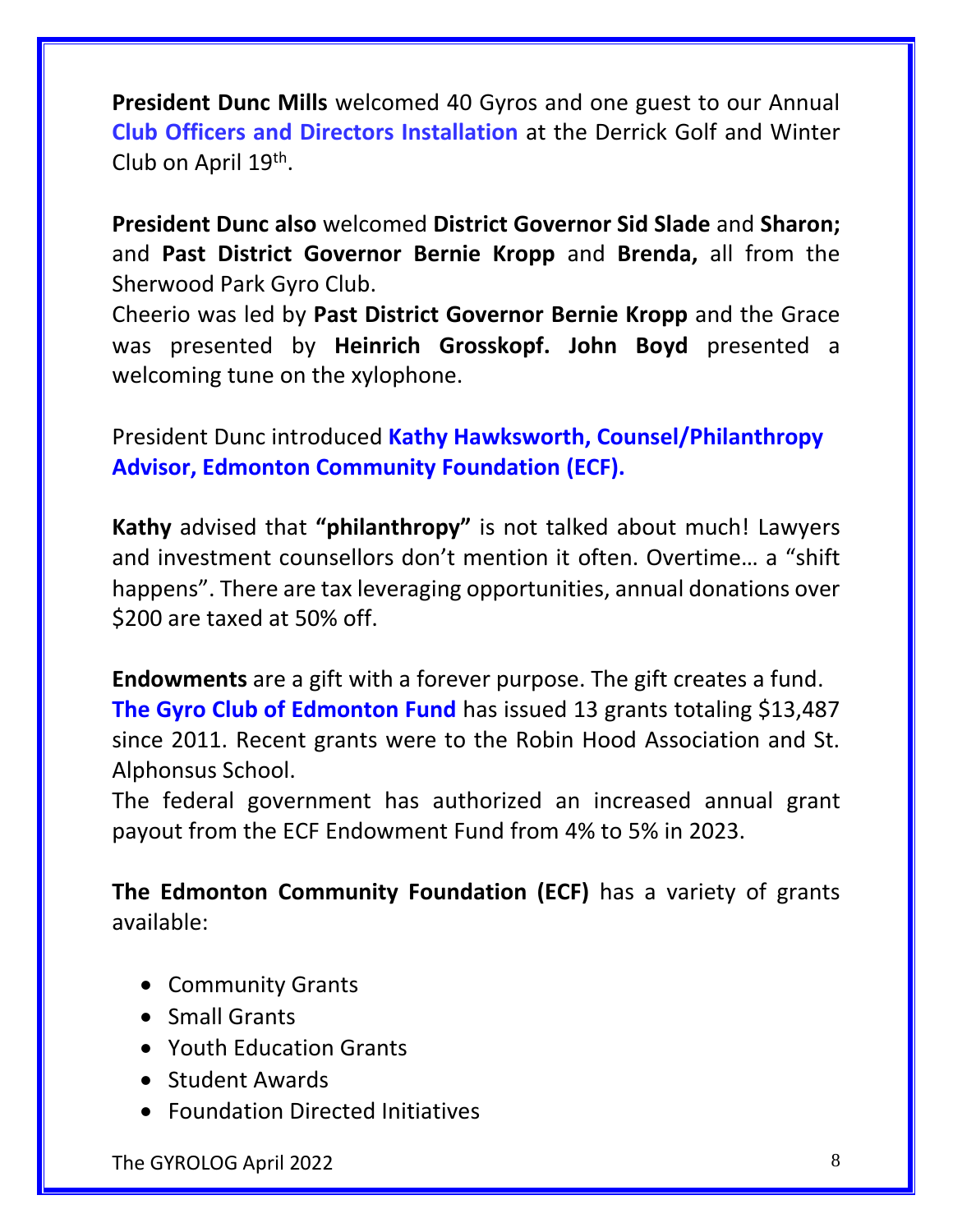- Donor Advised Grants
- Designated Grants
- Environmental Operating Grants
- Other Grants

President Dunc thanked **Kathy** for her presentation and was given the choice of choosing one of three books as a token of our appreciation. She chose the book entitled *Giants of the Pacific Northwest, The Hunt Family Totem Poles* which was authored and signed by **Doug Armstrong** in person.

**President Dunc** presented a list of different names for **Money.**

In temple or church, it's called \***donation\*** In school, it's **\*fee\*** In marriage, it's called **\*dowry\*** In divorce, it's called **\*alimony**\* When you owe someone, it's called **\*debt\*** When you pay the government, it's **\*tax\*** In court, it's **\*fines\*** Civil servant retires. It's **\*pension\*** Employer to workers, it's **\*salary\*** Master to subordinates, it's **\*wages\*** To children, it's **\*allowance\*** When you borrow from banks, it's **\*loan\*** When you offer a good service, it's **\*tips\*** To kidnappers, it's **\*ransom\*** Illegally received in the name of service, it's **\*bribe\***

#### **\*The question is, when a husband gives to his wife, what do we call it??**

**\*Answer: \***

- **\*Money given to your wife\***
- **\*is called DUTY, and every\***
- **\*man has to do his duty\***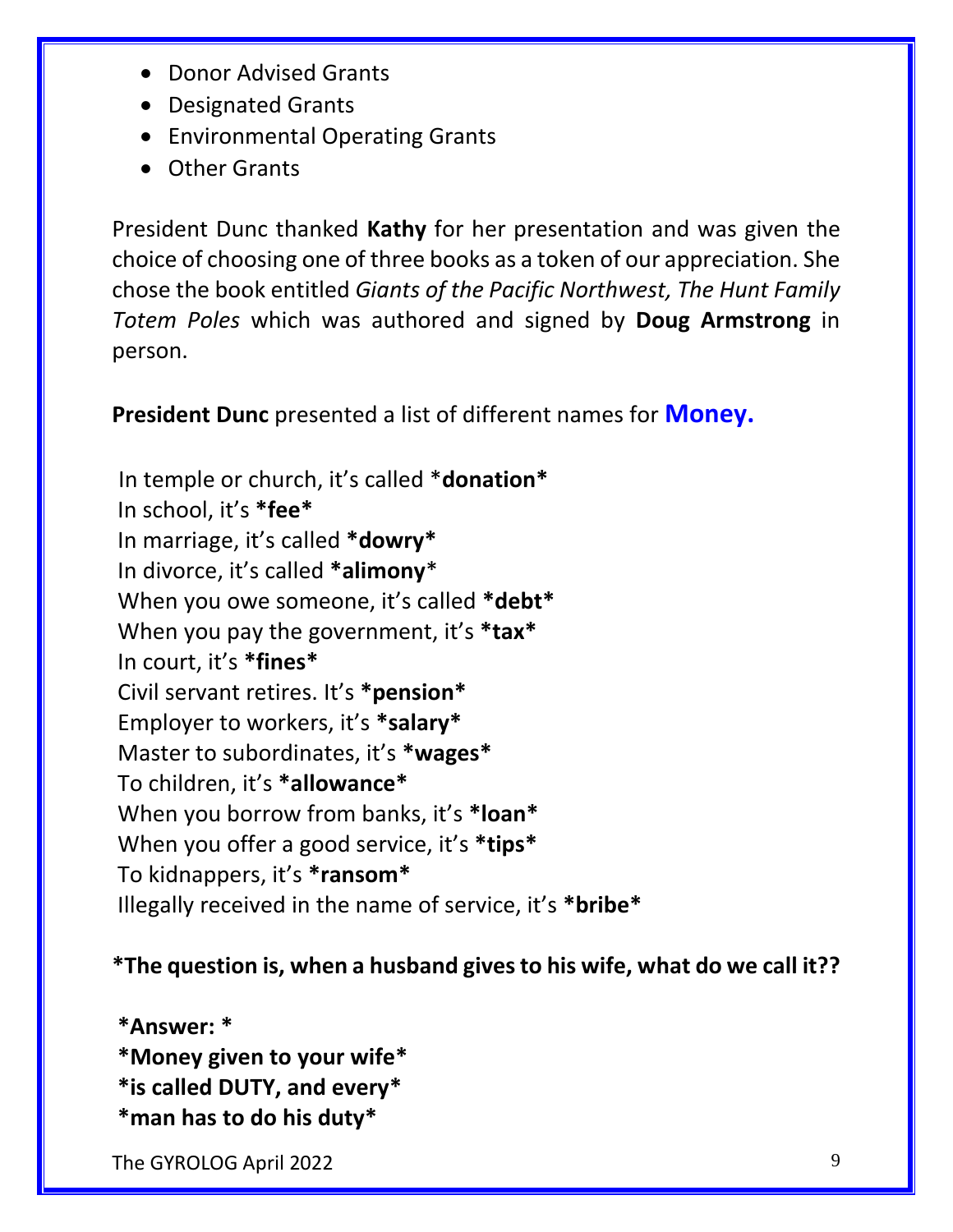**District Governor Sid Slade** installed **Bruce Foy** and **Dan Hasinoff** as Directors; **David Burnett** as Treasurer, **Dunc Mills** as Past President, **Jack Bowen** as first Vice-President and **Ron Trant** as President.

**Past President Dunc** thanked everyone for all of their support and the members gave him a resounding response for his skillful management of a difficult Covid-19 year.

**President Ron Trant** presented his vision for the coming year and looks forward to working with all members.



**Sid Slade Ron Trant Dunc Mills Dan Hasinoff Jack Bowen Bruce Foy David Burnett**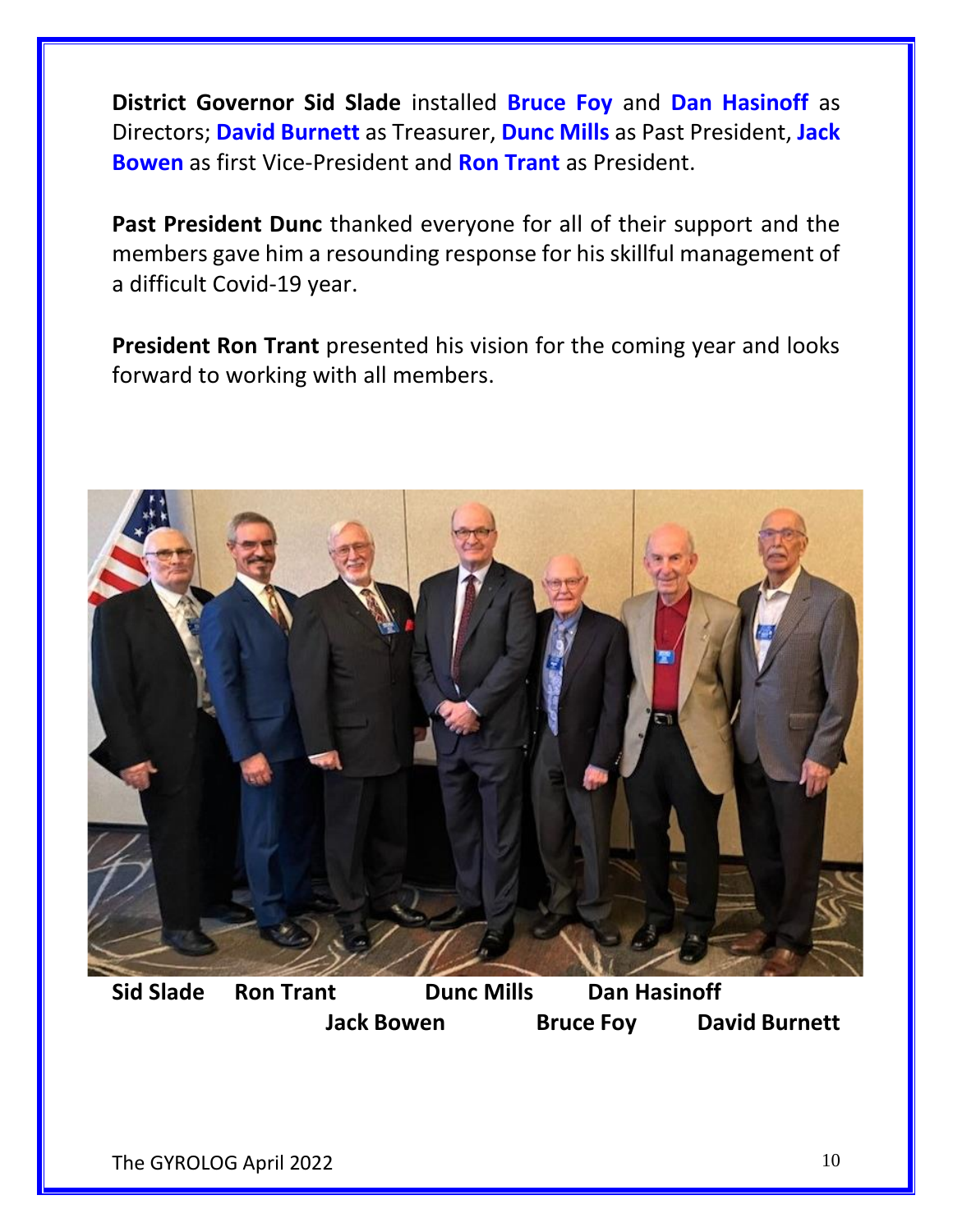GANG VIOLENCE HAS TO STOP



#### **Dick Nichols** reports on the **Hockey Pool Winners.**

| Game 16 March 24           |                |                         | <b>Winners</b>                                     |                     | <b>First Period</b>              |        | Second              | Final                  |
|----------------------------|----------------|-------------------------|----------------------------------------------------|---------------------|----------------------------------|--------|---------------------|------------------------|
| <b>Oilers vs Sharks</b>    |                |                         |                                                    |                     |                                  |        |                     |                        |
| <b>First Period</b>        | 0              | 0                       |                                                    | <b>Dick Nichols</b> | <b>Sharon Matei</b>              |        | <b>Tony Mazzuca</b> |                        |
| <b>Second</b>              | $\overline{2}$ | $\mathbf{1}$            | Lorraine Assheton-Smith Emma Hastings Barry Walker |                     |                                  |        |                     |                        |
| <b>Final</b>               | 5              | $\overline{2}$          | <b>Gary Campbell</b>                               |                     | Jenelle McManus Emott Douglas    |        |                     |                        |
| Game 17 April 1            |                |                         | Winners                                            |                     | <b>First Period</b>              | Second |                     | Final                  |
| <b>Oilers vs Blues</b>     |                |                         |                                                    |                     |                                  |        |                     |                        |
| <b>First Period</b>        | 4              | $\mathbf{1}$            | Darren Read                                        |                     | Stefan Scornaienchi              |        | <b>Dunc Mills</b>   |                        |
| <b>Second</b>              | 5              | $\overline{\mathbf{3}}$ | Not Sold                                           |                     | <b>Malcom Ross</b>               |        | <b>Alan Rusler</b>  |                        |
| <b>Final</b>               | 6              | 5                       |                                                    |                     | Samantha Molofy Georgia Mckinnon |        |                     | <b>Marty Larson</b>    |
| Game 18 April 9            |                |                         | Winners                                            |                     | <b>First Period</b>              | Second |                     | Final                  |
| <b>Oilers vs Avalanche</b> |                |                         |                                                    |                     |                                  |        |                     |                        |
| <b>First Period</b>        | 0              | $\mathbf 0$             | <b>Jack Little</b>                                 |                     | <b>Jack Little</b>               |        | Morgan Power        |                        |
| <b>Second</b>              | 0              | 0                       | Heinrich Grosskopf Heinrich Grosskopf              |                     |                                  |        |                     | <b>Walter Yakimets</b> |
| <b>Final</b>               | 1              | $\overline{2}$          | <b>Marty Larson</b>                                |                     | <b>Marty Larson</b>              |        | <b>Trish Baird</b>  |                        |